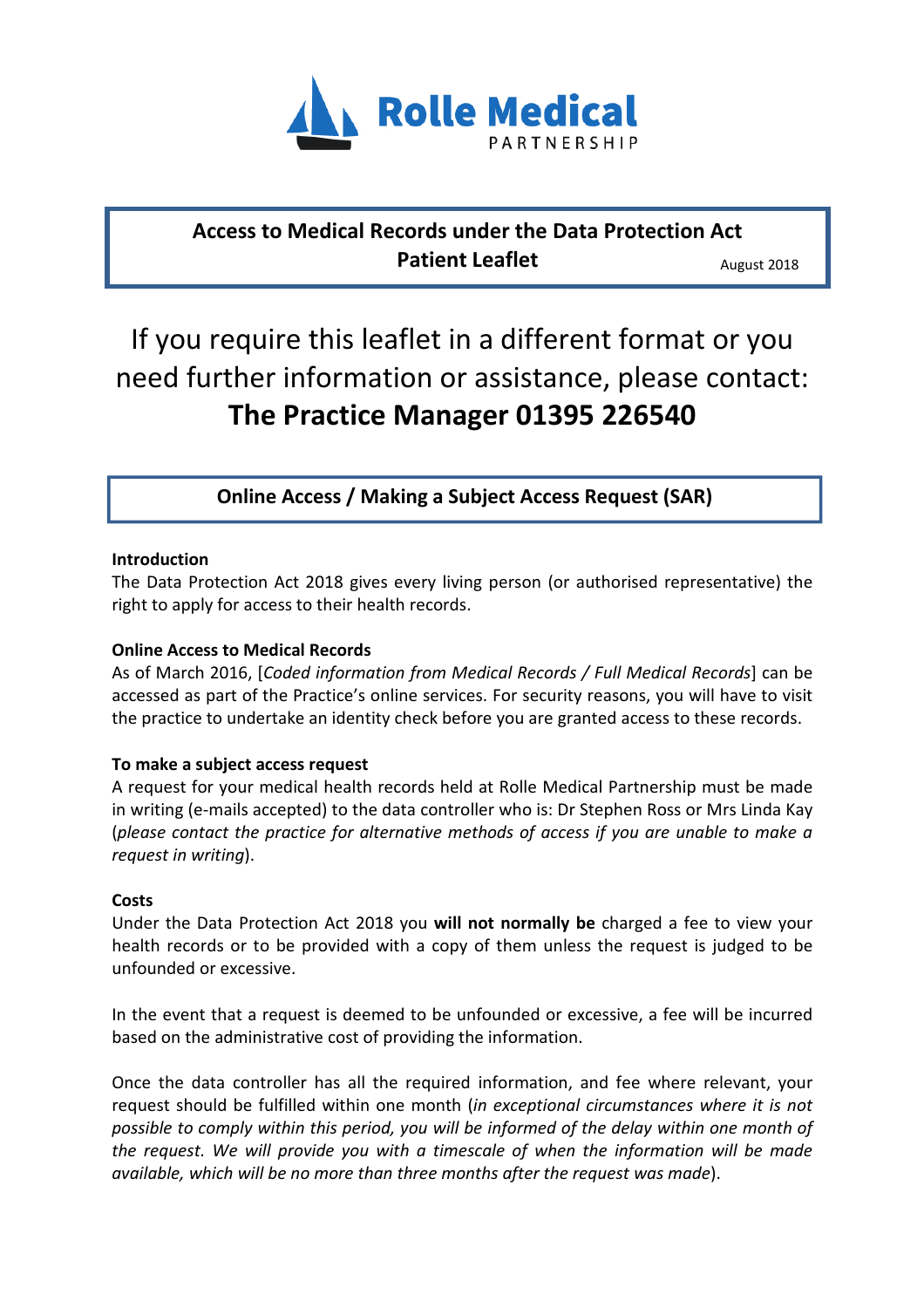#### **Exemptions**

In some circumstances, the Act permits the data controller to withhold information held in your health record. These rare cases are:

- Where it has been judged that supplying you with the information is likely to cause serious harm to the physical or mental health or condition of you, or any other person, or;
- Where providing you with access would disclose information relating to or provided by a third person who had not consented to the disclosure. This exemption does not apply where that third person is a clinician involved in your care.

When making your request for access, it would be helpful if you could provide details of the time-periods and aspects of your health record you require (*this is optional, but it may help save practice time and resources*).

If you are using an authorised representative, you need to be aware that in doing so, they may gain access to all health records concerning you, which may not all be relevant. If this is a concern, you should inform your representative of what information you wish them to specifically request when they are applying for access.

**GPs have ethical obligations around how patient records are shared, and will explain to patients, in broad terms, the implications of making a Subject Access Request so they can make an informed decision on whether they wish to exercise their rights under the Data Protection Act.** 

### **Complaints**

If you have any complaints about any aspect of your application to obtain access to your health records, you should first discuss this with the clinician concerned. If this proves unsuccessful, you can make a complaint through the NHS Complaints Procedure by contacting the Practice Manager.

Further information about the NHS Complaints Procedure is available on the NHS Choices website.

Alternatively you can contact the Information Commissioners Office (responsible for governing Data Protection compliance) –

Wycliffe House, Water Lane, Wilmslow, Cheshire, SK9 5AF

Tel 01625 545745 or www.ico.org.uk/